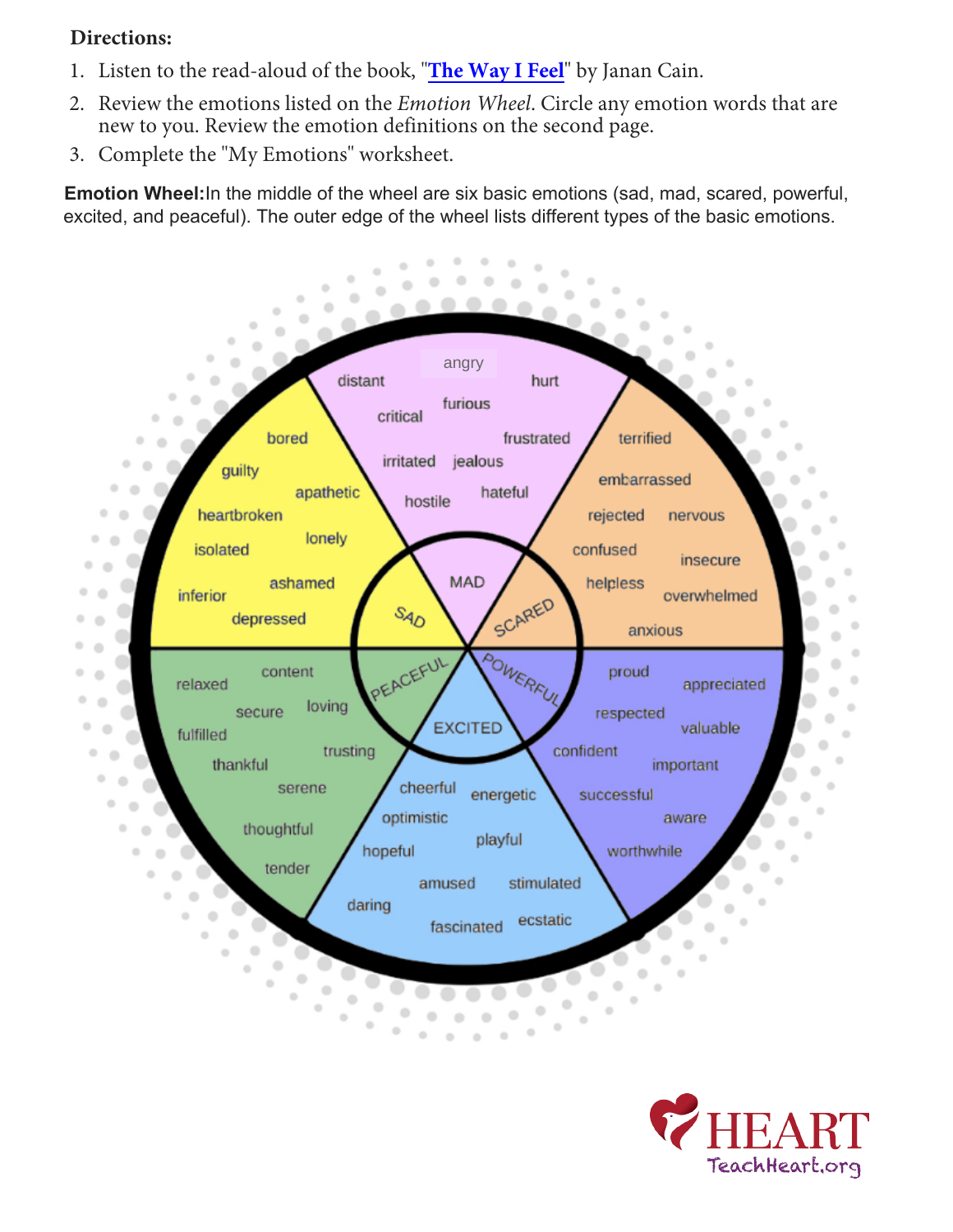# **Emotion Wheel Definitions**

#### **Sad**

- Apathetic Feeling uncaring or uninterested in anything.
- Ashamed Feelings embarrassed or guilty because of something you did.
- Bored Feeling uninterested in what you are doing.
- Depressed Feeling extremely unhappy and gloomy for a long period of time.
- Guilty Feeling responsible for something bad that happened.
- Heartbroken Feeling crushed by deep sadness or grief.
- Inferior Feeling you are less important than others.
- Isolated Feeling that you are alone and unable to connect with other people.
- Lonely Feeling sad because you do not have friends or company

#### **Mad**

- Angry Feeling quite mad about a situation or person.
- Critical Feeling the need to prove others wrong.
- Distant Feeling withdrawn or not interested in connecting with others.
- Frustrated Feeling annoyed because you cannot **Emotion Wheel In the middle of the middle of the middle of the wheel are six basic emotions (sad, mad, mad, scared, powerful, excited, and scared, powerful, excited, and scared, powerful, excited, and scared, and scared, and scared, an**
- $\bullet$  Furious Feeling full of fury or rage.
	- Hateful Feeling extreme angry and dislike.
	- Hostile Feeling unfriendly or easily angered.
	- Hurt Feeling upset because someone did something unfair or cruel to you.
	- Irritated Feeling slightly angry or annoyed.
	- Jealous Feeling angry because you want something that another person has.

#### **Scared**

- Anxious Feeling worried about an event or something with an uncertain outcome.
- Confused Feeling unable to think clearly.
- Embarrassed Feeling foolish in front of other people.
- Helpless Feeling weak and powerless.
- Insecure Feeling as though you lack confidence.
- Nervous Feeling uneasy or apprehensive.
- Overwhelmed Feeling you have been given too much to do and cannot handle it.
- Rejected Feeling dismissed for being inadequate.
- Terrified Feeling full of terror or alarm.

#### **Powerful**

- Appreciated Feeling recognized for one's actions or qualities.
- Aware Feeling knowledgeable about a situation or fact.
- Confident Feeling that you can do something well or be successful at something.
- Important Feeling of great significance or value.
- Proud Feeling deep satisfaction as the result of one's accomplishments or qualities.
- Respected Feeling admired or thought highly of.
- Successful Feeling you accomplished an aim or purpose.
- Valuable Feeling useful or helpful.
- Worthwhile Feeling valuable or important.

#### **Excited**

- Amused Feeling entertained.
- Cheerful Feeling happy and optimistic.
- Daring Feeling adventurous and bold.
- Ecstatic Feeling intense, overpowering joy.
- Energetic Feeling a high level of energy.
- Fascinated Feeling extremely interested.
- $\bullet$  Hopeful Feeling positively about the future.
	- Optimistic Feeling hopeful about the future.
	- Playful Feeling willing to play and be lighthearted.
	- Stimulated Feeling interested and enthusiastic.

#### **Peaceful**

- Content Feeling a state of peaceful happiness.
- Fulfilled Feeling content and satisfied that you have or are enough.
- Loving Feeling great care for others.
- Relaxed Feeling free of tension or anxiety.
- Secure Feeling safe and protected.
- Serene Feeling calm and untroubled.
- Tender Feeling delicately loving and caring.
- Thankful Feeling grateful or relieved.
- Thoughtful Feeling willing to consider the needs of others.
- Trusting Feeling willing to believe others.